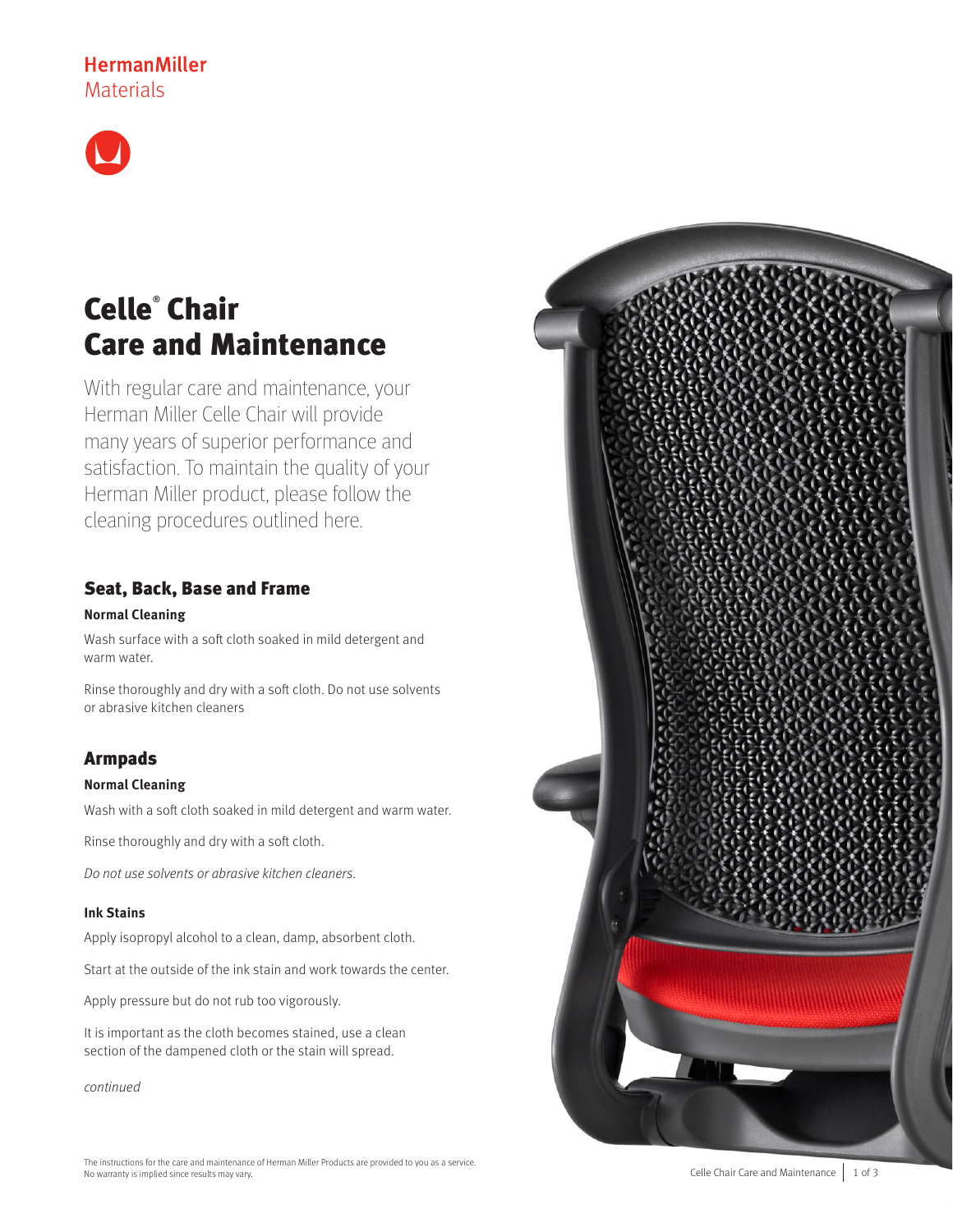# **Materials**

Apply isopropyl alcohol to the cloth as needed.

If ink stain persists, use acetone in place of procedure above.

This procedure is not intended for normal cleaning.

### Fabric Seat and Back

#### **Normal Cleaning**

Vacuum fabric as needed using an upholstery attachment

Vacuuming picks up dust and reduces the need for professional cleaning.

Do not brush fabric or use a vacuum attachment with a rotary brush.

Brushing may permanently damage the nap or change the character of the fabric.

#### **Spot Cleaning**

Immediately soak up the stain with a soft absorbent cloth.

Do not dry the stain completely or it may set. The longer a stain is allowed to remain on a fabric, the more difficult it is to remove.

#### **Water-based Stains such as coffee, soft drinks, fruit juices, or milk**

Use a water-based cleaner (specifically made for cleaning fabric) or a solution of mild (alkaline) warm soapy water (not overly soapy) applied with a damp clean cloth or sponge.

Work the cleaner into a lather or foam.

Soak up all remaining solution and then use a clean cloth or sponge dipped in cool water to remove any residue.

Never use hot water; it will set the stain.

Avoid scrubbing.

#### **Oil-based Stains such as lipstick, grease, or salad dressing**

Use a dry cleaning solution applied with a damp clean cloth or sponge.

Test the cleaning solution on a small, concealed area first.

If there is no spotting, ringing, or damage to the fabric or its dyes, apply the cleaning solution to the soiled area with light, quick strokes.

Begin at the outside of the stain and work toward the center, being careful not to over-saturate the fabric.

K2R is also a product that can be used. See product label for complete instructions.

Do not over apply water or any liquid solution to fabric.

Excessive wetting of the fabric with any liquid solution may result in permanent damage to the material.

Do not rub too vigorously or you may damage the nap of the fabric or break fibers.

Several light applications are better than one heavy application.

Soak up all remaining solution and then use another clean cloth or sponge dipped in cool water to remove any residue.

Let fabric dry thoroughly and then vacuum well before using.

If the stain resists cleaning, contact a professional cleaner.

#### **Large Areas**

If large areas are soiled, contact a professional cleaning firm.

### Leather Seat

### **Normal Cleaning**

Vacuum or dust frequently with a clean, dry cloth.

If leather is soiled, it can be wiped with a soft, damp cloth using a lather of any mild soap with lukewarm water.

Wipe clean with a damp cloth and dry with a clean, soft cloth.

Do not spot clean leather; clean the entire surface.

### **Spots and Spills**

Wipe excess liquid immediately with a clean cloth or sponge; let the leather air dry.

If further cleaning is necessary, sponge the entire seat surface with clean, lukewarm water.

Let the leather air dry; never use a hair dryer or other heat source to dry leather.

#### **Stubborn Spots and Stains**

Apply a mild, nonabrasive soap solution with a clean, wet sponge.

Rinse well and let air dry.